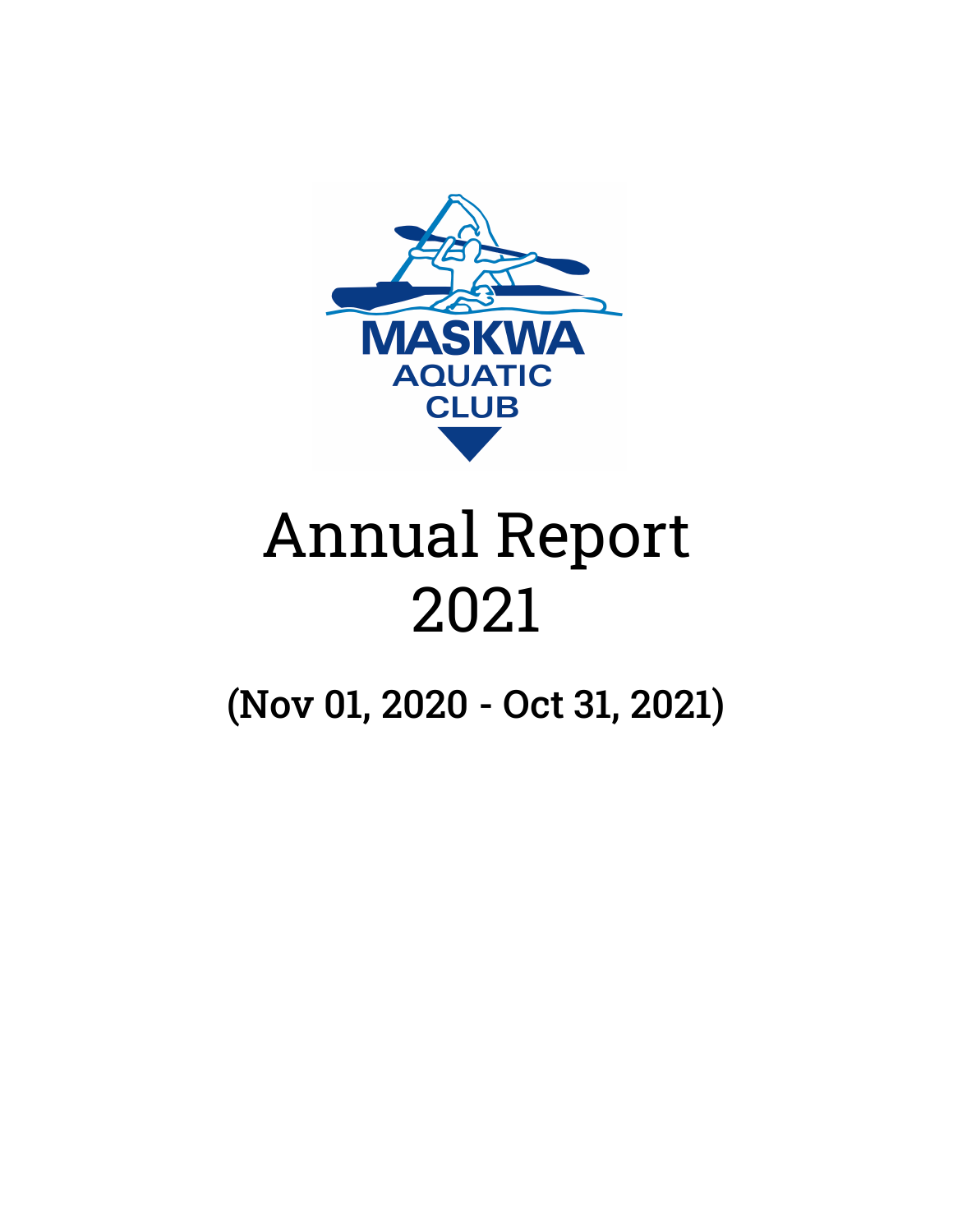## Executive Summary

In the 2021 term (Nov 1, 2020 - Oct 31, 2021), the Maskwa Board was presided over by the following Directors:

| <b>Name</b>          | <b>Position</b>                               |
|----------------------|-----------------------------------------------|
| <b>Brian Smith</b>   | Commodore                                     |
| Mark Taylor          | Vice Commodore (& Code of Conduct Chair)      |
| Rita Clarke          | Past Commodore                                |
| <b>Shawn Connell</b> | Treasurer                                     |
| Angela Murphy        | Vice Treasurer                                |
| Micheline Côté       | Paddling Chair                                |
| Nik Thomas           | Safety Chair                                  |
| Kinnon Kendziora     | Social Chair                                  |
| John Moore           | <b>Community Relations &amp; Grants Chair</b> |
| Martin Lundrigan     | Facilities & Maintenance Chair                |
| Dan Dugie            | <b>Masters Representative</b>                 |
| Jacob Steele         | Athletes Representative                       |
|                      |                                               |

Non-voting members of the Board included Head Coach Christian Hall, Assistant Head Coach Jacob McKenna, Club Manager Christian Brousseau, and member at large Bret Himmelman.

# Overall Operations *(Brian Smith, Commodore)*

Our last fiscal year (Nov 2020 - end of Oct 2021) was another challenging yet successful year for Maskwa. In the fall of 2020, New Head Coach Christian Hall introduced his vision for the High Performance Program, while Assistant Head Coach Marie Rousseau-Demers ran the newly introduced "invite only" Academy group. Less proficient paddlers were offered a spring / fall paddling program with Sarah Page and Nikki Scott coaching.

Covid restrictions impacted training as we moved through the fall into winter, requiring revisions to group sizes to accommodate in-person training at the club. In December 2020 and early January 2021, further Covid restrictions were instated and we once again pivoted to online Zoom workouts for all athlete groups. With travel and other restrictions still in place in March, it was decided that spring training camp would not take place for 2021. As spring progressed, ADCKC was able to work with Sport NS and NS Health to develop protocols and we were fortunate to return to in-person and on the water training in spring 2021.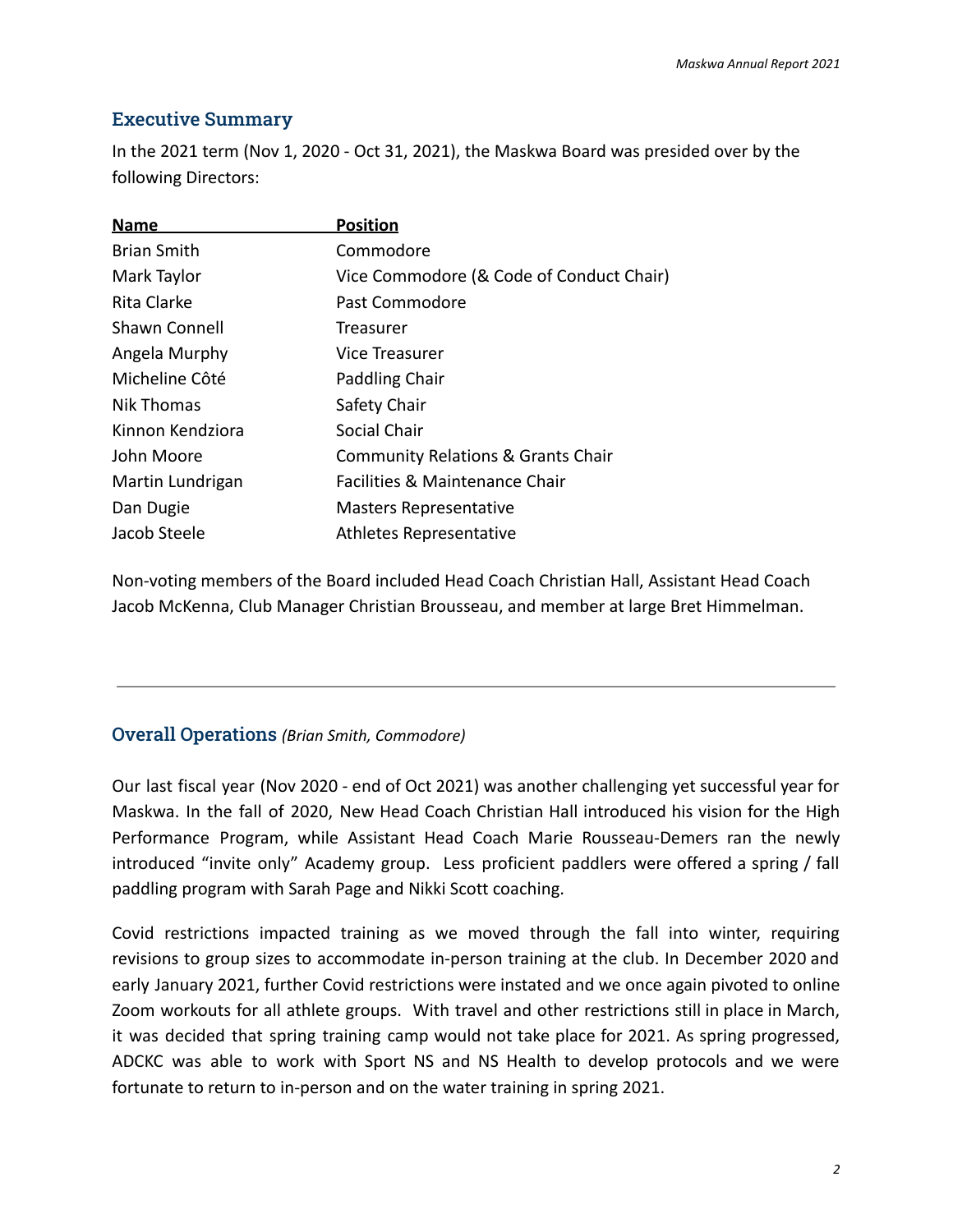In terms of programming, it was determined that the "invite only" Academy group and the spring / fall paddling program structure were not working and did not meet the needs of many of our athletes. In step with Coach Christan's overall vision for the club, we decided to instead offer a year-round Development program (to begin in September 2021) for those who couldn't meet the commitment and skill requirements at the Academy level. With plans for growing our programs, we determined that a third full-time coach would be required. After interviewing some very qualified candidates, we selected Savannah Sullivan as our new Development Coach and she came on board in March 2021.

In April, Assistant Head Coach Marie Rousseau-Demers submitted her resignation, as she accepted a coaching job closer to her family in Quebec. Once again, we conducted several interviews and selected Jacob McKenna as our new Assistant Head Coach to run the Academy and Masters programs.

As we progressed through the spring, Covid restrictions began to loosen, allowing us to run a more "normal" summer camp program. Summer 2021 was very robust, welcoming over 300 paddlers to our 8-week summer paddling program, and over 180 campers to our 2-week Adventure Day Camps. We also offered a Paddle All program, and were pleased to run it free of charge for participants. Our Adult Dragon Boat programs proved very popular and successful, and we ended up running three different sessions (and one in the fall). In addition to our 3 year round coaches, this summer we employed 26 paddling coaches, 3 day camp leaders, 4 lifeguards, 1 custodian, 1 canteen attendant, as well as 1 part-time coach for war canoe, Paddle All and Dragon Boat. All of our full-time summer positions were supported by Canada Summer Job grants.

As we moved into fall 2021, our year-round paddling programs filled up very quickly with wait lists for both the Academy and Development groups. We also had above average enrollment in our Masters Group. This allowed us to offer part-time hourly employment to Morgan Pugh-Toole and Sam Morse to assist in coaching the groups. Overall, I believe we now offer the most comprehensive and coordinated program Maskwa has ever had for developing our athletes.

The parking lot situation is an ongoing concern. The chain across the main entrance is down, allowing open access to the parking lot and trail. That being said, problems with the lot have been minor, and trespassing and vandalism of club property has been greatly reduced. This is due to the permanent gates, as well as the fact that we have more frequent programs running later into the evening. We continue to work with Provincial and Municipal Government reps, along with the KLRA to find a permanent solution to the problem. These efforts have been somewhat curtailed due to ongoing Covid restrictions and recent provincial and local elections.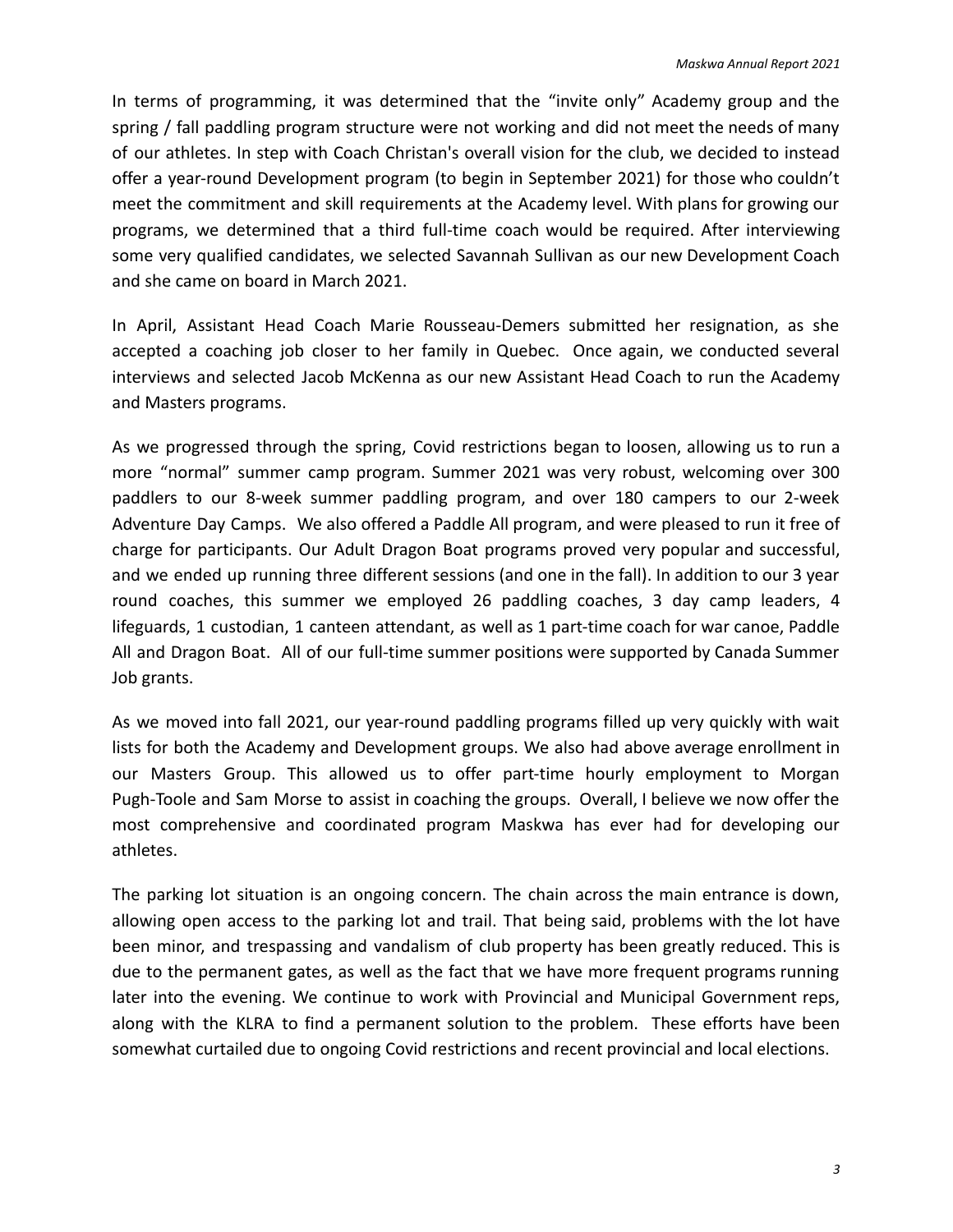In general, despite the challenges faced by the club this past year, Maskwa is in one of its strongest positions ever (both financially and organizationally), thanks to the wisdom of our previous Boards and the dedication and strength of our current Board. I truly look forward to what we can accomplish in 2021-2022.

## Financial Summary *(Shawn Connell, Treasurer)*

## **Highlights of 2020/21**

- Strong financial year with revenues of \$903,065 and net income of \$314,044
- Cash position as of October 31, 2021 \$758, 896
- \$153,767 in grants and donations
- \$93,718 in COVID-19 grants, wage subsidies and loan forgiveness
- Repaid full CEBA loan of \$60,000 (\$20,000 was forgiven)

## **Notes for Upcoming Year**

- Application for HRM tax exemption needs to be completed and submitted annually by Mar 31 (*Christian has completed for us already).*
- Summer Student grants come out annually in December/January (*Christian has completed for us already).*
- Continue to avoid cash opt for payments via Goal Line or e-transfers
- Expenses must be pre-approved, not assumed that they will be reimbursed.
- Year End Financials available upon request from the incoming treasurer, Angela Murphy

## Paddling Report *(Micheline Côté, Paddle Chair)*

**Dragon Boat**: The program gained a significant amount of interest and popularity throughout the summer, hence requiring us to extend the season until the end of September. The demand to enrol in the program has increased significantly, therefore we are looking at offering it 4 to 5 times a week. Furthermore, we are looking into purchasing another dragon boat. Unquestionably, it would be very exciting to participate in the Dragon Boat Festival as a club. This is held on Lake Banook every July.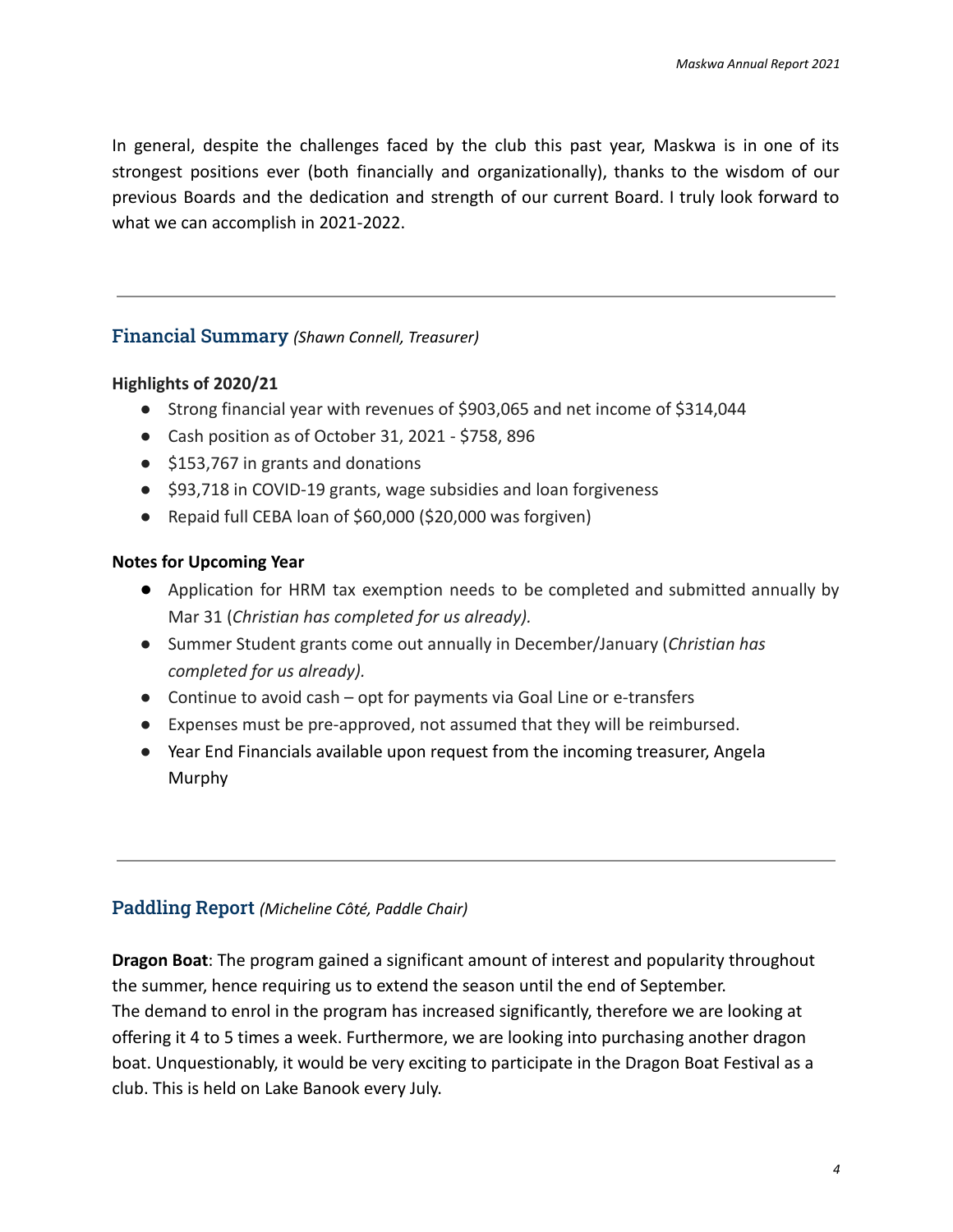Paddle All: Lots of positive feedback and success from the program. Athletes gained a lot of confidence and technical skills to be able to race in the Masters last regatta of the season. Sam, Anna and Savannah did an extraordinary job coaching. Going forward, we can definitely advertise a little more through social media, newsletters etc., to get more athletes enrolled.

**Para**: Great start to the program, with potential to grow in interest and participation. Towards the end of the summer, most of us had the opportunity to meet Ben. He was really happy to have switched sports and be training at Maskwa. Lots of potential to get the Para program growing in numbers at the club. However...we are restricted for boat storage, as they require a lot more space. Funding is another factor to consider, in order to be able to purchase a few more boats.

**Development Program**: I cannot say enough about this program, extremely successful and well run. Demand and waitlist to get into the fall program was fueled by the success these athletes had at our local summer regattas. Paddlers were encouraged to try the development blocks during summer programming. Possibility to bring a third coach for spring training, as there needs to be more motor boats on the water for safety.

**High Performance & Academy**: Another great success over the past year, as a number of these athletes made A and B finals at Nationals. Subsequently, 4 of these paddlers went on to represent Canada at Olympic Hopes and Senior Worlds in the Czech Republic…. This past fall, our athletes had the very best training for their respective disciplines ( canoe or kayak). During morning "on water sessions", groups were divided accordingly. Men's kayak training was with Jacob, women's kayak with Christian, men's canoe with Tony and women's canoe with Csom. First of its kind at Maskwa and a huge benefit to our athletes.

**Spring Training:** In light of covid 19, spring training was cancelled last year. After thorough discussions and research into a suitable location, it was decided that training will be held in Gainesville, Georgia. The venue is an Olympic course, thereby offering our paddlers a superior training experience. This will include and not limited to:

- Flat water training, as opposed to salt water.
- Opportunity to train in crew boats, a first for Maskwa athletes.
- Proximity to the course.
- Price range, much cheaper than Florida
- Not as far to drive
- Better for acclimatisation ..not as hot as down south!
- All accommodation is together as one group, split into 3 different houses.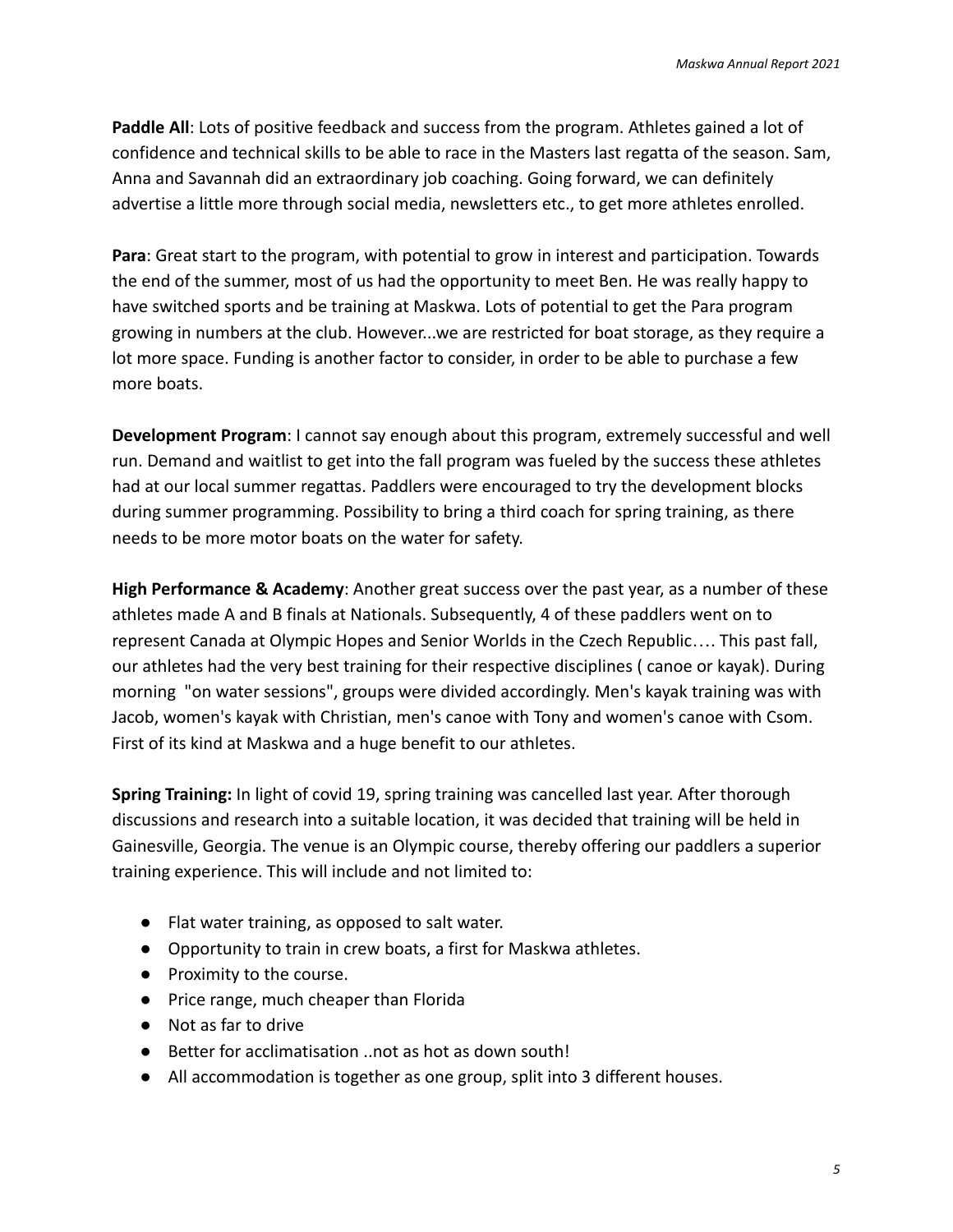- Easier for the parents and athletes, as the club took care of all preparations and booking as compared to past years.
- Christian Hall lived there for a few years, giving us the advantage of having someone that knows the area very well!

Another important factor to mention is the time and patience Christian and his team of coaches had during this recent Omicron outbreak. They put together a well thought out and meticulous schedule, allowing our paddlers to return to the gym. Development and Masters have just recently been brought back to training at the club. Everyone is fully aware of all safety protocols that must be adhered to. Fantastic to have everyone back training!

## Safety *(Nik Thomas, Safety Chair)*

The 2021 season was again modified by COVID-19 restrictions. The Club instituted a number of new practices to adhere with the Provincial Public Health Guidelines. A key development was the implementation of a COVID-19 vaccine policy for Maskwa attendees and internal reporting procedures. With these protocols and regulations in place, the Club was able to offer a safe summer program for athletes and camp attendees.

**Accident Reporting:** No major accidents at Maskwa Club facilities were reported to the Safety Chair for the 2021 season. So called 'near misses' may have occurred and a process should be developed to identify such events and reduce risks as needed.

A serious offsite accident that impacted a parent of an athlete at Lake Banook did occur. A fully loaded boat trailer dislodged from it's truck and rolled down the steep hill of 'Boathouse Lane'. The boat trailer crashed into a parked car with a driver inside at the base of the hill. No one had serious life threatening injuries although the parked car was crushed. If a person had been in the passenger side of the car, it would have been a devastating event. Owing to the shocking nature of this event, we discussed the safety requirements and standards of the Maskwa boat trailer and procedures for proper operation. The Maskwa trailer is up to code with provincial safety inspection (certification) and is operated by experienced personnel.

**COVID-19:** No major outbreak or cluster of COVID cases was identified at Maskwa. While individual COVID exposures or cases may have occurred especially in the community or within local schools, Maskwa did not appear to be the source of COVID cases in the community. This is a testament to the COVID protocols put in place and the high level of engagement of Maskwa athletes, coaches and immediate stakeholders. Hopefully, the emergence of Omicron in Nova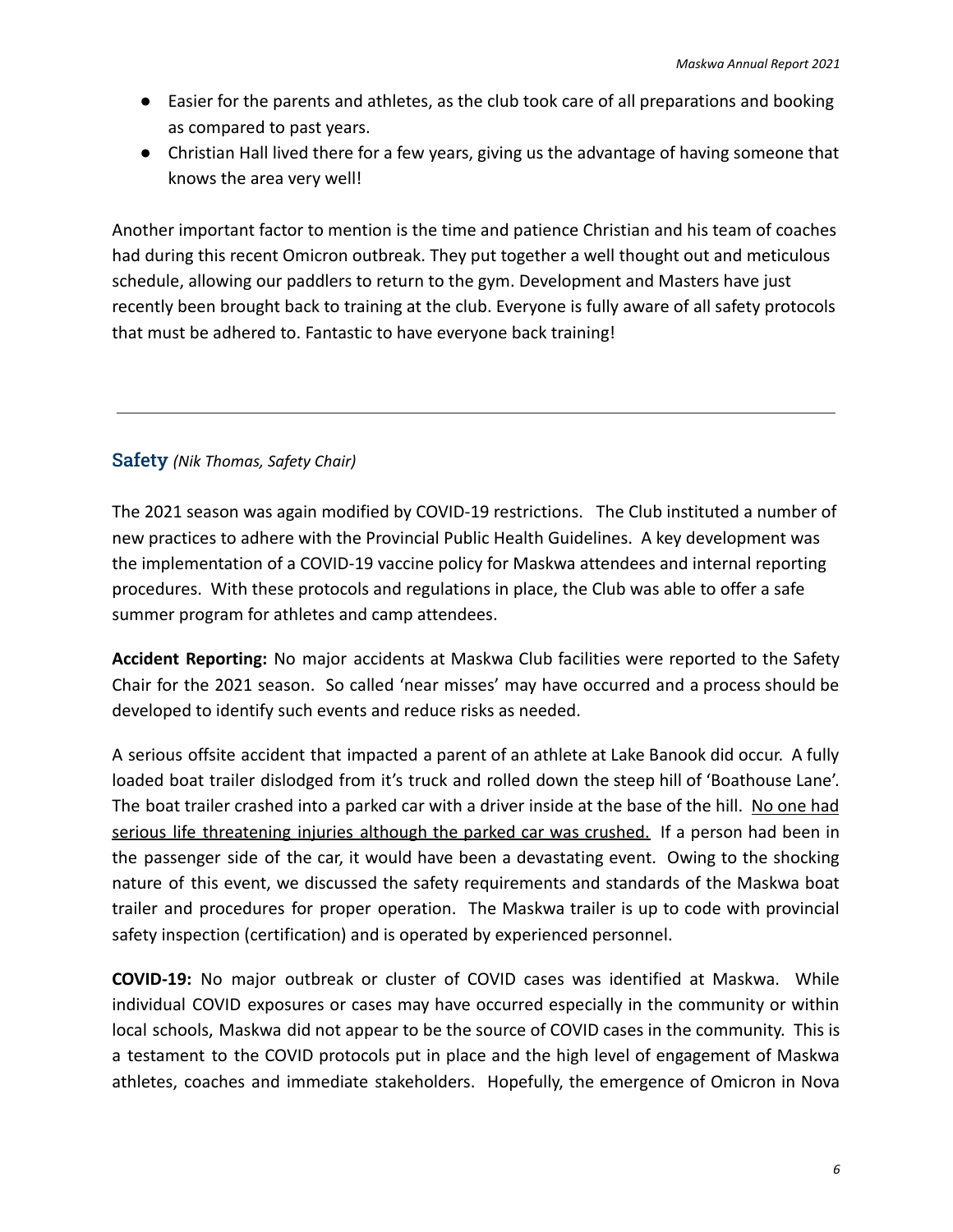Scotia (and throughout Canada) will not negatively impact the club's training environment. The Club will continue to follow Nova Scotia Public Health guidance and regulations.

#### **Developments**:

1) A Safety checklist for routine inspection completion was finalized. The checklist was used although we should aim to make it a scheduled task and have completed documents on file at the club for record keeping. **(ACTION ITEM)**

2) All coaches (senior, junior, summer etc) were provided with a brief introduction to Safety and Expectations at the beginning of the summer season by the Safety Chair. It was stressed that safety is everyone's responsibility and that matters of safety should be reported to a senior coach if urgent and/or the Safety Chair for follow up actions (if required).

3) A CKC Safe Sport Manual was implemented for various personnel at the club. This year, as part of our ADCKC Club Checklist, the following was required: *"Completion of the Safe Sport Training for all board members, coaches, and all summer staff as recommended by Sport Nova Scotia".* Dates and renewals for training should be kept on record, and new staff or board members should complete training as required.

3) This upcoming year, the Club should update its Emergency Action Plan. This should include contact information, methods of communication, muster points, lockdown security procedures and other urgent scenarios (missing attendee or dangerous person on site). **(ACTION ITEM)**

4) While no major incidents were reported, it is likely that some accidents were close to occurring. The coaches and safety chair should discuss 'near miss' incidents and then address any risk management procedures to make certain tasks safer (trailer boat loading, bay loading, ladder climbing, water safety, etc). **(ACTION ITEM)**

#### Social Committee *(Kinnon Kendziora, Social Chair)*

The following is a summary of events organized by the Social Committee for the 2021 paddling year. A budget of \$5000.00 is allocated toward the Social Committee of which a detailed expense can be obtained through the Maskwa treasurer report. Due to the current pandemic, we were unable to host the larger events like the Open House, Corn Boil, or many of the traditional events hosted by Maskwa. However, we did manage to host several smaller functions to keep the athletes engaged including: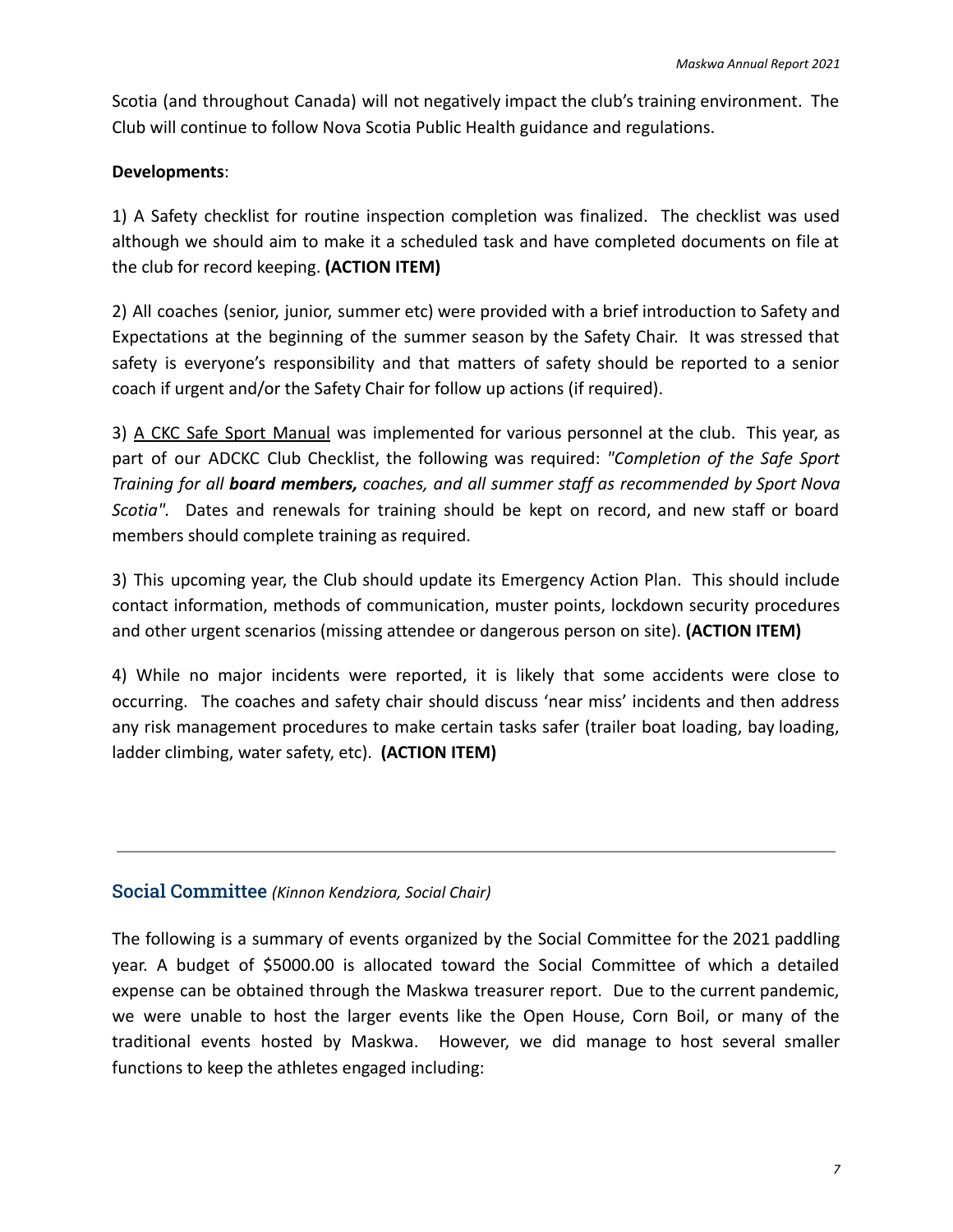- Feb 2021 Academy / HP Pizza Party at Maskwa
- April 2021 Masters Pizza Party at Maskwa
- Oct 2021 Maskwa Pancake Breakfast
- Nov 2021 Maskwa Awards Night

The social committee also supplied the athletes with food, drinks and snacks at the various regattas both locally and at Nationals. Here's to 2022 and hoping that it brings more opportunities for social gathering!

#### Community Relations & Grants *(John Moore, Community Relations & Grants)*

On the community relations front it seems our neighbors have settled down somewhat which is good to see. The gate issue has quieted down and the government is working to try and resolve the parking lot issue. The announcement of BMBCL as a potential national park site could have positive implications for Maskwa, but it may not happen for some time. CPAWS Director Chris Miller who was instrumental in getting the Maskwa lease 35 acres shifted to the Province and eventually to become part of BMBCL will keep us informed on the park as he is leading this initiative. He also said recently surveying has secured land in front of the Maskwa entrance to create a new road to the parking lot which will be used for hikers. Our parking lot will be split eventually to accommodate these hikers. The Hoopey land across the Saskatoon drive in front of Maskwa is no longer a concern.

Residents have been concerned about a potential development across from Maskwa which runs from the Dimon Centre to the Bi Hi off ramp . Discussions have taken place with our councillor and our concerns have been voiced in terms of potential run off into Kearney Lake and wind tunnelling. Apparently wind studies will be taking place before any construction takes place. The first development phase will be where the former LaFarge quarry is. There are plans for 5 or 6 buildings that could be as high as 12 stories. Of concern is the high density potential population which could be as high as 3,000. This will create a huge amount of traffic along Kearney Lake Rd and possible cadmium levels would be accelerated adversely impacting Kearney Lake. Our Councillor Kathryn Morse has promised to keep us abreast of developments as they occur. Deputy Mayor Pam Lovelace has also been part of these discussions.

On the government front, we lost 4 key supporters of Maskwa in 2021 due to election boundary changes, retirement and resignation. These 4 are Rafah DiCostanza, Richard Zurawski, Geoff Regan and Russell Walker. They all contributed substantially to Maskwa over the years and we thank them for their efforts. 2022 should be another exciting and eventful year for Maskwa .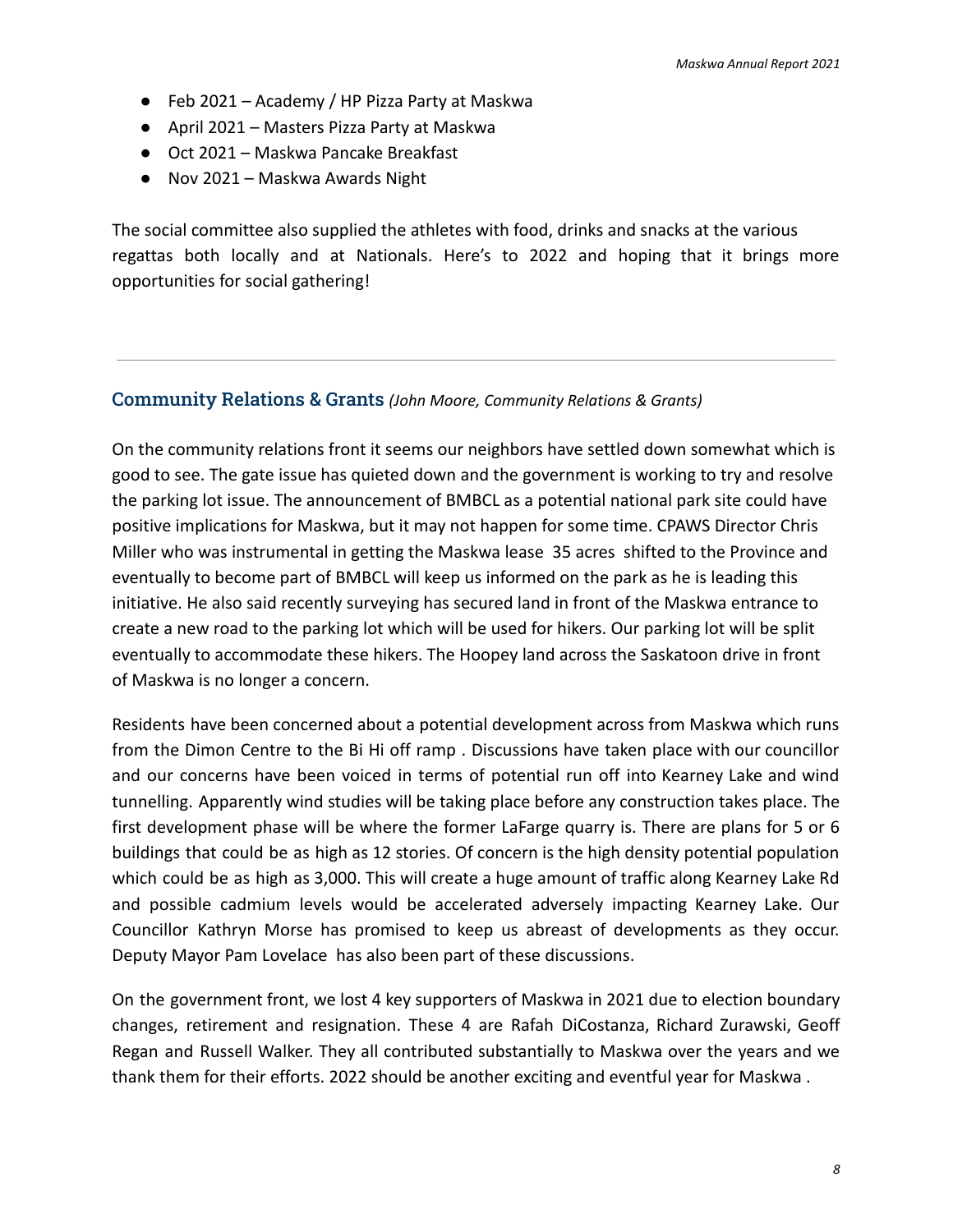## **Facilities & Maintenance** *(Dan Dugie and Martin Lundrigan)*

Task priorities continued to be safety, security and program support while keeping an eye on present and future infrastructure but with the added focus of enhanced fiscal restraint due to an unknown level of yearly revenues. With our current account balance, 2022 may be a time to focus on the replacement of various infrastructure items.

Annual tasks of install and removal of docks, repair and maintenance of club, safety boats/motors, trailers and truck, and install and removal of the race course, were completed. These tasks also included:

- Half of the roof on the old clubhouse replaced this fall by Advanced Roofing
- Continued testing and documentation as a Registered Drinking Water Provider IAW Dept of Environment guidelines.
	- Possibly look at changing from a registered public drinking water source and move to annual, or bi-annual testing
- Various deck and dock repairs
- Heat pumps repaired, and serviced Fall 2021 (Backman Heating and Cooling)
- Continued boat repairs, one motor mechanical issues beyond repair summer 2021
	- Possible to look at replacement of two aging safety boats in future.
- New signage installed spring 2021
- Tree removed after falling on main clubhouse Nov 2021. Tree removed by Martin and Dan, roof repaired by Advanced Roofing, \$200+hst
- Completion of drywall and painting in the gym (thanks to Kinnon Kendziora for leading the charge)

## **Future Considerations:**

- Replace weather stripping on the doors of clubhouse
- Parking lot line painting to be completed spring 2022
- Assess aged safety and other boats no longer in use, potentially offer them in an auction format to club members
- Replacement of 2011 Ford F250
- New Outboard motor
- Excavate and install new drainage in driveway adjacent to old clubhouse
- Deck replacement at the old clubhouse, parking lot side, or future replacement of old clubhouse completely. Seek funding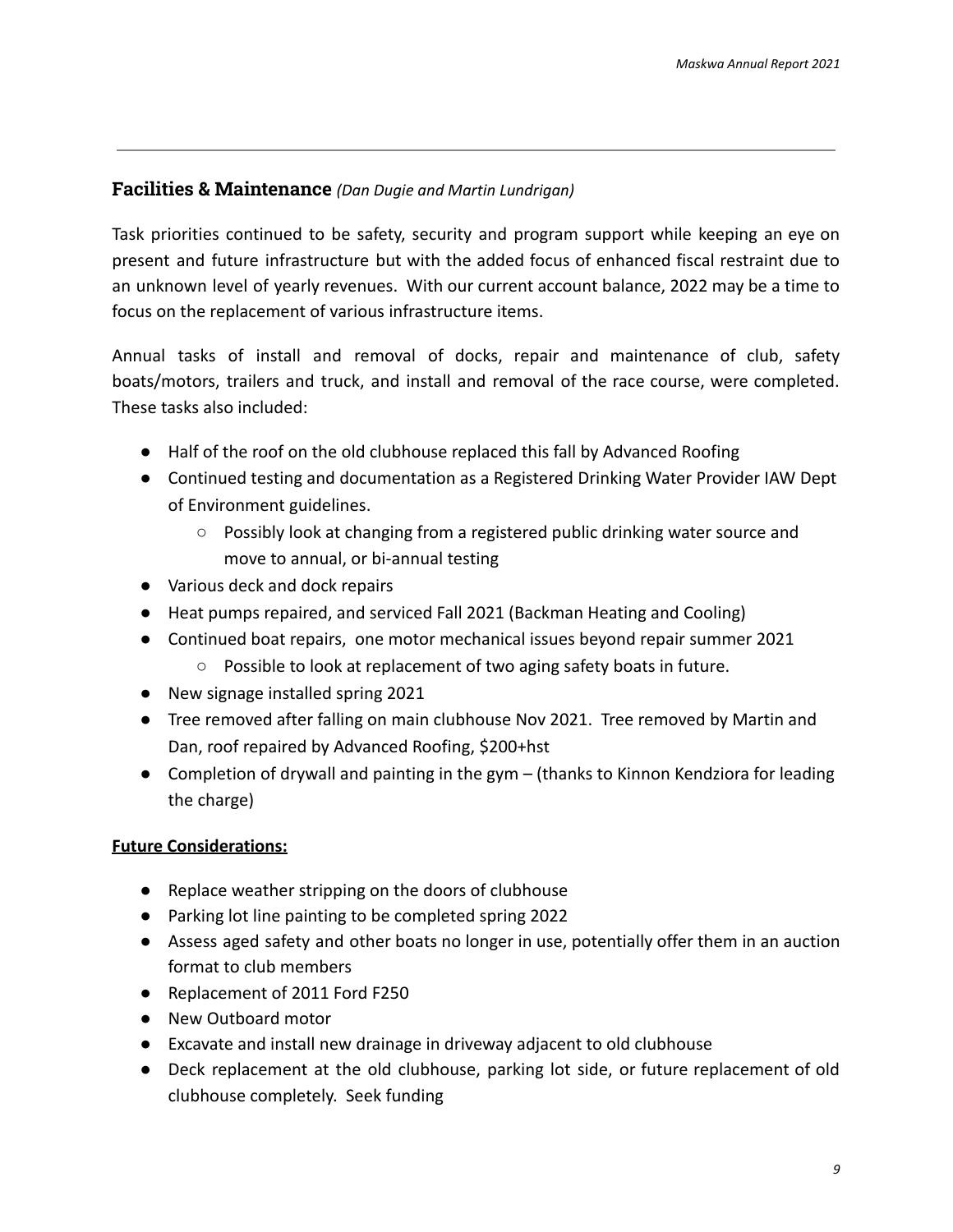- Investigate feasibility of installing roll up door to replace old Clubhouse beach doors
- Boat bay Remove existing damaged drywall, and spray foam boat bay to inhibit mold
- Grounds clean up, dead trees, brush, garbage
- Water testing, move to 2 year cycle
- Day camp docks repair and/or replace due to extended age and overall condition.
- Swim Lane Floats -with no swim program determine alternate usage
- Removal of three old septic holding tanks from below the old clubhouse deck to create additional storage
- With recent availability of high speed internet revisit installation of video security enhancements and monitoring

## Code of Conduct Report *(Mark Taylor, Code of Conduct Chair)*

#### **Code Of Conduct Year End Report:**

This year we had 2 mintor incidents and 5 major incidents, the same number as the previous year. There have not been any repeating cases throughout the year, and no repeat offenders from the previous year.

We did have an incident involving a male adult who is a member of the club, and 2 female coaches. This is a first of this kind that I've seen at Maskwa from the past 5 years and something that we all take very seriously. Our employees were issued formal written apologies, and the adult was reinstated after a couple day suspension, and conversations with our board. I would like to compliment all of our board & staff on the handling of this situation. While we can not always prevent incidents, we can try our best to support our staff, and create a safe workplace. That is exactly what our board has done with this incident, and it's important that we continue to provide, and improve upon this support with our staff.

#### **Lessons Learned:**

● As the code of conduct chair / our board we need to continually ensure that our young employees feel safe and comfortable in the workplace. This is easier said than done, but having open communication with our employees, and follow up conversations is essential to ensuring that all employees are in a safe, respectful workplace.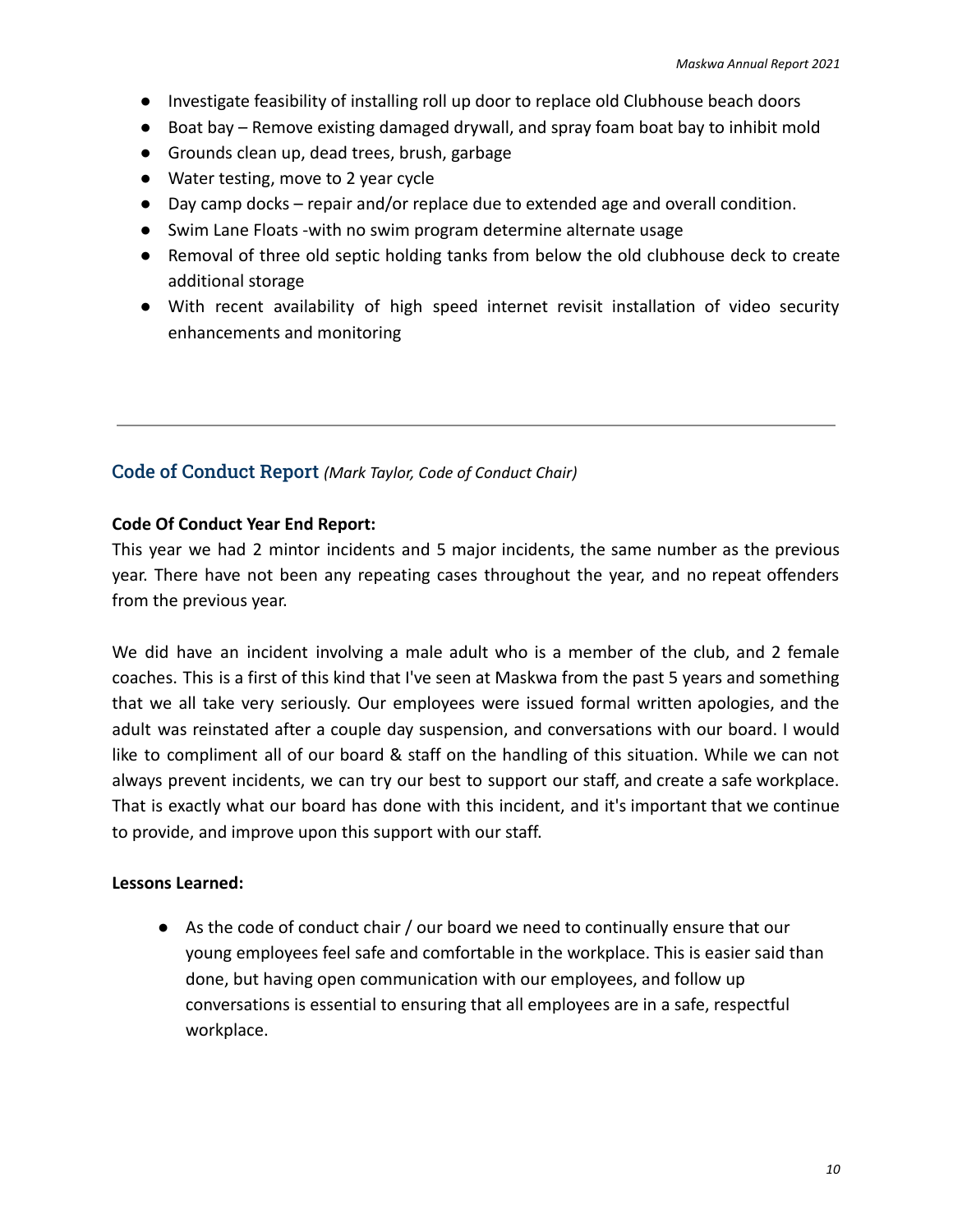● Our board, and head coaches should continually remind all levels of employees that our board is here for them, and everyone at Maskwa is required to uphold our code of conduct.

#### **Marketing Year End Report:**

This year we launched a new website at www.maskwa.ca and we turned on our Google grants, which is giving \$10k/m in google ads. We turned on these ads for 1 children's program, the paddle all program, the masters paddling program, and the dragon boat paddling program. The dragon boat google ads has performed the best and driven the most clicks, and our dragon boat program capacity reflects the interest & the success of our ads. We now have the ability to almost instantly drive enrollment into current & new programs at maskwa (e.g. if we wanted to start a SUP racing program) we should most definitely find more ways to tap into the big ad spend that we're allowed with Google. Potentially driving traffic for sponsorships, government open letters etc.

We've also had two 50/50 draws done in collaboration with ADCKC clubs. Both have been a success, and relatively easy to implement for us at Maskwa. The google ads have also helped us out (a little bit) with driving traffic to support Maskwa in the 50/50 raffles, but our own members prove to be the most active to take action for these initiatives.

#### Masters Report *(Dan Dugie, Masters Representative)*

The Maskwa Masters program had another successful year despite all of the challenges of operating through the impact of Covid-19. Through in-person to Zoom workouts with various iterations in between the program continues to grow and develop.

As a group you would be hard pressed to find a more welcoming collection of individuals who enjoy the challenges, fun and camaraderie of paddling and who work together to achieve their individual personal fitness goals in concert with the overall development of their fellow paddlers. With 32 members in the summer program and 22 this winter our numbers have increased over previous years with feedback indicating that the program is thoroughly being enjoyed.

Currently being coached by Jacob McKenna and Morgan Pugh-Toole the overall program has been quite effective in the development of all the paddlers. Having a long desired second coach allows new paddlers to now have more focused attention than was able to be provided in the